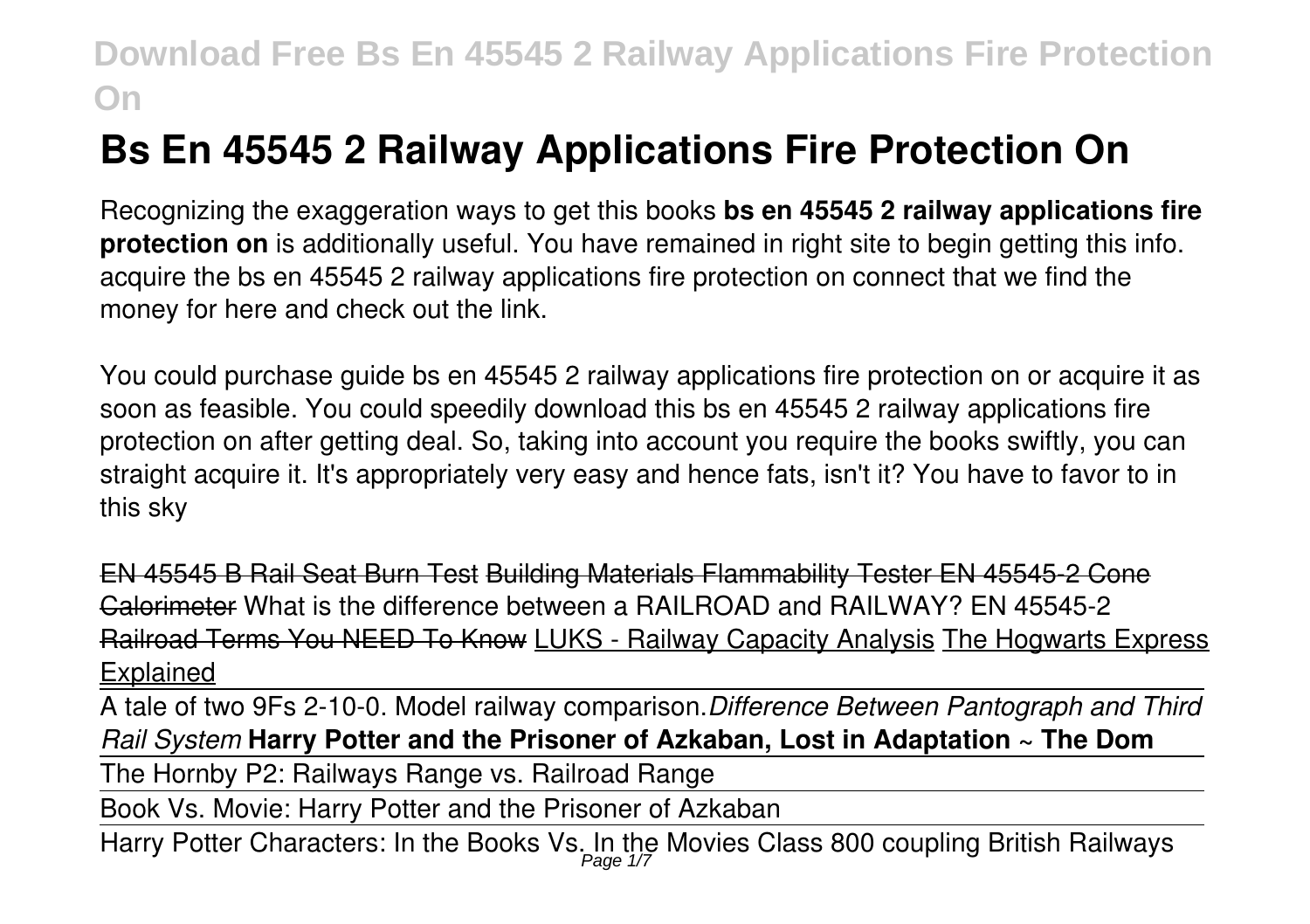Steam 1960's Hemel Hempstead RV-100 - Track Lifiting and Slewing Machine - Geismar Modern Track Machinery, Inc. Rail Road construction complete video **E-Clip Remover FP 186** Parkside PS01: 5 Plank Wagon Build | 7mm (0-Gauge) | Sodor Scratchbuilding Train Loading Systems TLO, Handling Iron Ore on a Mining Site Innovative rail solutions Harry Potter Theory: Dumbledore's Horcrux **Improving the Close Coupling - Oxford Rail MK3a Coaches** Book Vs. Movie: Harry Potter and the Chamber of Secrets

EN45545-2 NICE LMS non-ignition magnesium alloy AZO9110 (Eco-Mg AZ91D) ISO 5660 Marhe**[Angry Welshman Live] Digital Traction Dean Goods/Matrix Trains K class Pullmans** *Episode 121 Texas Truckers Association, Bollinger Edgerly Scale Trains* 12 BIG Differences - Harry Potter Books VS Movies why is it that sleeper trains use locomotive instead of multiple unit?

Oxford Rail 6 Plank Wagon in LNER Grey - OR76MW6001B - Unboxing and Review*Bs En 45545 2 Railway*

BS EN 45545-2:2013+A1:2015: Title: Railway applications. Fire protection on railway vehicles. Requirements for fire behaviour of materials and components: Status: Withdrawn: Publication Date: 31 July 2013: Withdrawn Date: 11 August 2020: Normative References(Required to achieve compliance to this standard) EN ISO 1716:2010, ISO 5660-1, ISO 1716:2010, ISO 12952-2, EN 45545-3, ISO 2719, EN 61034 ...

*BS EN 45545-2:2013+A1:2015 - Railway applications. Fire ...*

BS EN 45545-4:2013 Railway applications. Fire protection on railway vehicles. Fire safety requirements for rolling stock design 19/30379150 DC BS EN 71-2. Safety of toys. Part 2.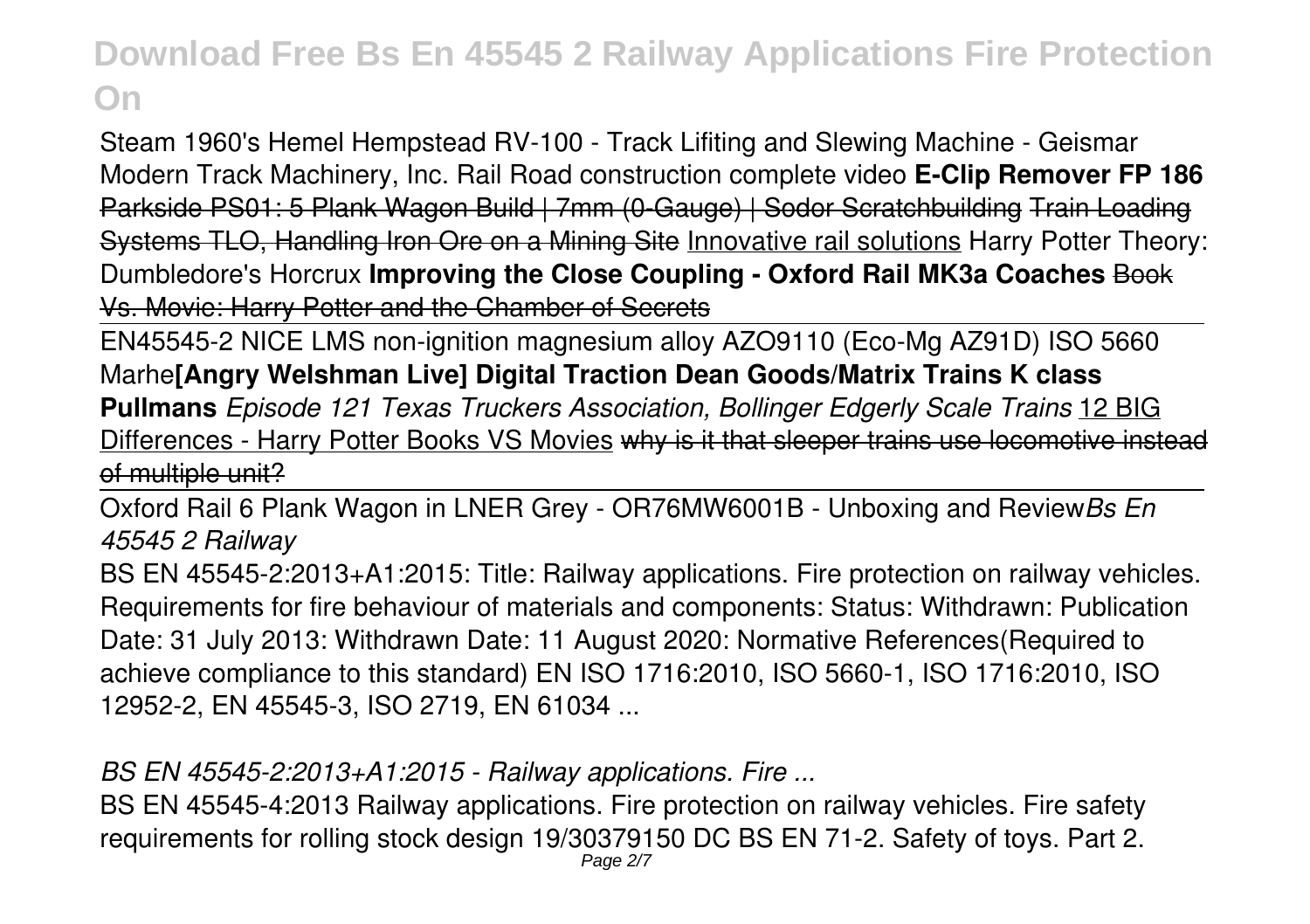Flammability BS EN 60695-1-11:2015 - TC Tracked Changes. Fire hazard testing. Guidance for assessing the fire hazard of electrotechnical products. Fire hazard assessment

### *BS EN 45545-2:2020 - Railway applications. Fire protection ...*

Part two of the European standard; EN45545-2 defines tighter requirements for the fire behaviour of materials and components including flooring, seats and cables on railway vehicles. This part specifies the test methods, test condition and reaction to fire performance requirements.

### *What You need to Know About the EN45545-2 Requirement for Rail*

BSI - BS EN 45545-2 Railway applications - Fire protection on railway vehicles Part 2: Requirements for fire behaviour of materials and components active, Most Current Buy Now. Details. History. References Organization: BSI: Publication Date: 31 August 2020: Status: active: Page Count: 52: ICS Code (Railway rolling stock in general): 45.060.01: ICS Code (Fire protection): 13.220.20: Document ...

### *BSI - BS EN 45545-2 - Railway applications - Fire ...*

DGE is always very attentive to safety regulations and is always ready to provide solutions compatible with the increasingly stringent rules that regulate the railway sector. Today, all materials used in rail vehicles must follow the EN 45545-2 standard in order to achieve the highest level of safety possible in the event of a fire.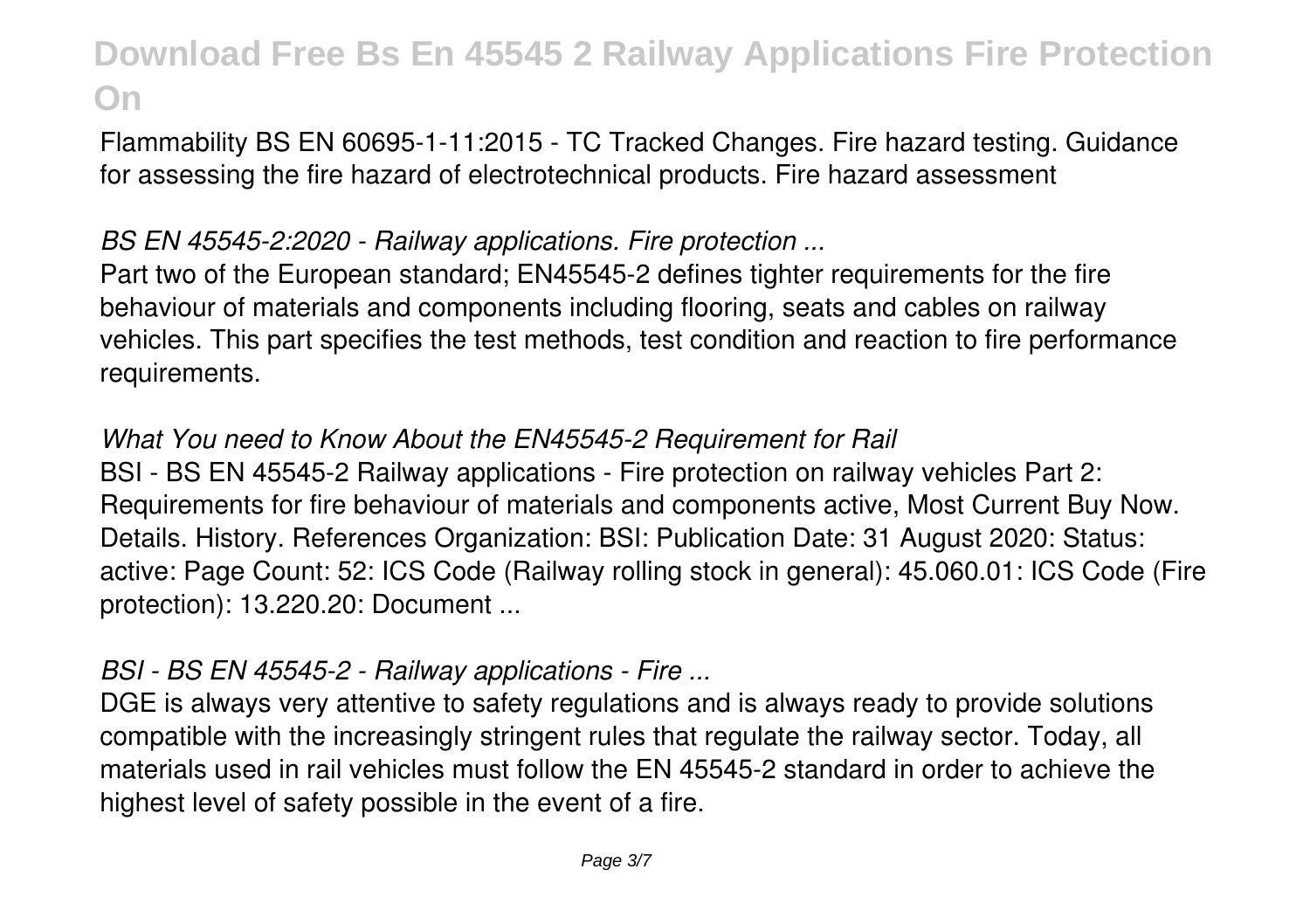## *EN 45545-2 European railway standard for fire safety » DGE*

Approved Products to EN 45545-2 (HL1, HL2 & HL3) The EN 45545 European Standard relates to Railway Applications, and particularly fire protection on railway vehicles. Part 2 of the standard covers the requirements for fire behaviour of materials and components. This Standard is applicable for railway systems in the European Union.

### *EN 45545-2 Products from SEI Identification Solutions*

EN 45545-2: Fire Test to railway components?Scope This part of EN 45545 specifies the reaction to fire performance requirements for materials and products used on railway vehicles as defined in EN 45545-1.

### *EN 45545-2: Fire test to railway component – EU Standard ...*

EN 45545-2 has been developed from existing fire safety regulations for railway vehicles from the International Union of Railways (UIC) and different European countries.

#### *EUROPEAN STANDARD EN 45545 -2 - Glotest*

BS EN 45545-4:2013: Title: Railway applications. Fire protection on railway vehicles. Fire safety requirements for rolling stock design: Status: Current: Publication Date: 31 July 2013: Normative References(Required to achieve compliance to this standard) EN 14752, EN 15663, EN 45545-1:2013, EN 45545-2, EN 45545-3:2013, EN 45545-6, EN 45545-7, EN 50553, EN ISO 13943:2010, ISO 13943:2008 ...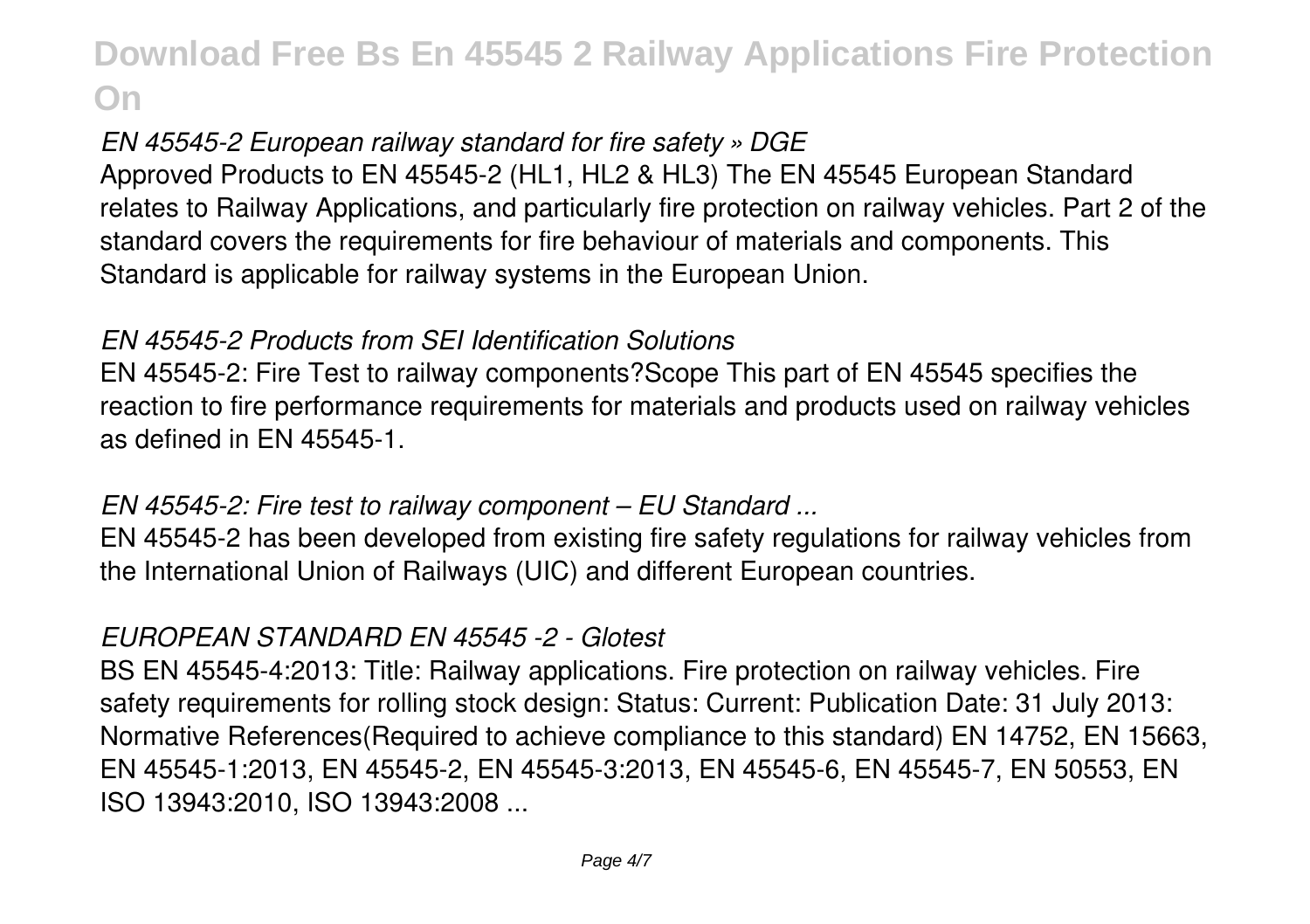## *BS EN 45545-4:2013 - Railway applications. Fire protection ...*

BS EN 45545-2:2013+A1:2015 Railway applications. Fire protection on railway vehicles Requirements for fire behaviour of materials and components; BS EN 45545-5:2013+A1:2015 Railway applications. Fire protection on railway vehicles Fire safety requirements for electrical equipment including that of trolley buses, track guided buses and magnetic ...

## *BS EN 45545-1:2013 - Railway applications. Fire protection ...*

BS EN 45545-2:2020. Railway applications. Fire protection on railway vehicles. Requirements for fire behavior of materials and components Title in German . Bahnanwendungen. Brandschutz in Schienenfahrzeugen Anforderungen an das Brandverhalten von Materialien und Komponenten Title in French . Applications ferroviaires. Protection contre les incendies dans les véhicules ferroviaires Exigences ...

### *Track BS EN 45545-2:2020 - Standard Tracker*

DIN EN 45545-2 Railway applications - Fire protection on railway vehicles - Part 2: Requirements for fire behavior of materials and components Bahnanwendungen - Brandschutz in Schienenfahrzeugen - Teil 2: Anforderungen an das Brandverhalten von Materialien und Komponenten

#### *DIN EN 45545-2 - European Standards*

Online Library Bs En 45545 2 Railway Applications Fire Protection On icotek products as well as the certified ingress protection types, icotek cable entry components are very well suited to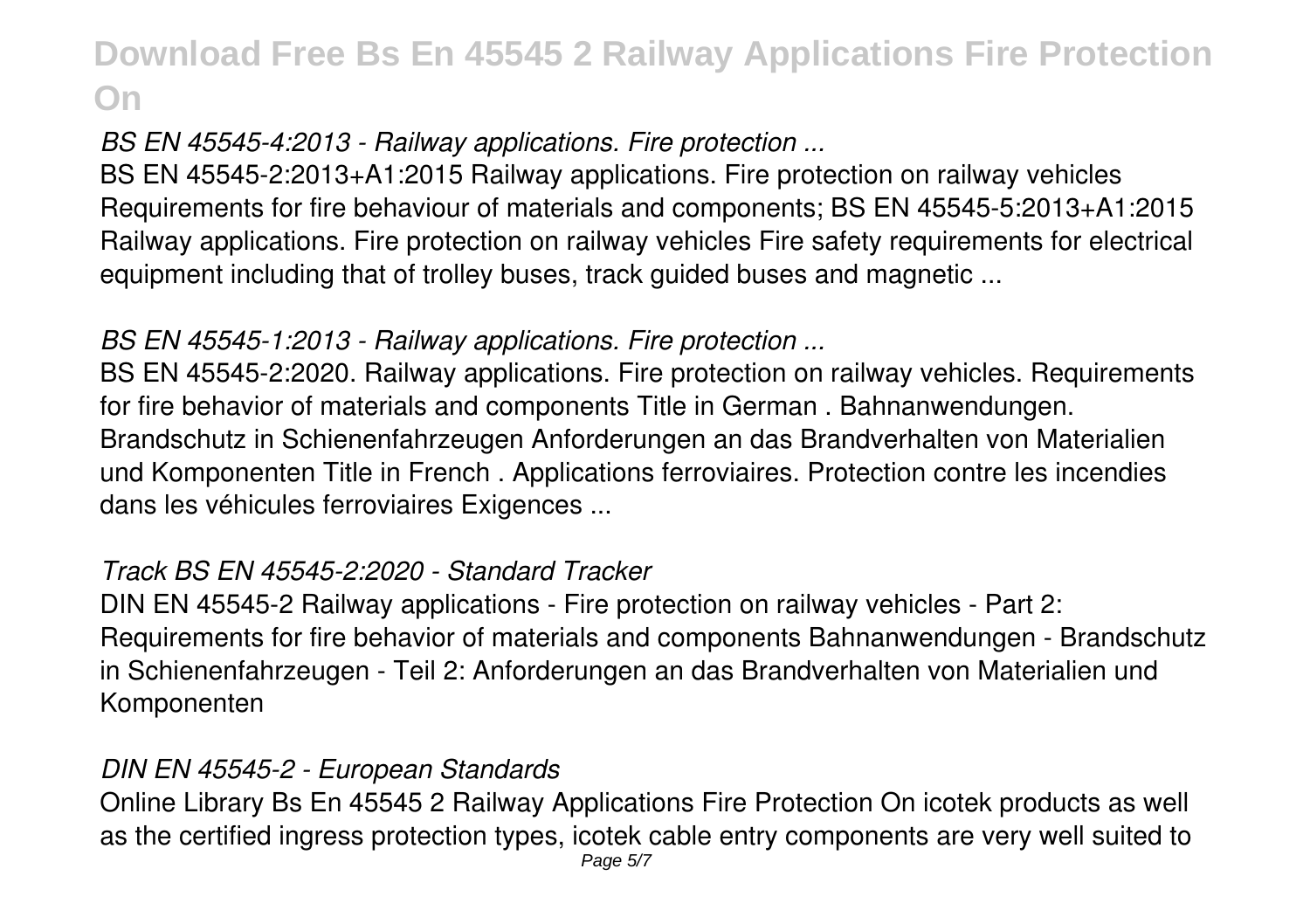the needs of railway technology. icotek products also meet the European fire safety standard for rail transport EN 45545-2 in Hazard Level HL3. DIN EN 45545-2 - European Standards Part two of the European ...

### *Bs En 45545 2 Railway Applications Fire Protection On*

BS EN 45545-2:2020 Railway applications. Fire protection on railway vehicles. standard by British-Adopted European Standard, 08/11/2020. View all product details Most Recent Track It. Language: Available Formats; Options Availability; Priced From ( in USD ) Secure PDF ?. Secure PDF Files. Secure PDF files include digital rights management (DRM) software. DRM is included at the request of the ...

#### *BS EN 45545-2:2020 - Techstreet*

File Type PDF Bs En 45545 2 Railway Applications Fire Protection OnThe European railway standard for fire safety EN 45545-3 regulates the fire resistance of fire barriers. The requirements and measures defined in this part of the standard aim to protect passengers and staff in trains against onboard fire incidents. icotek cable entry systems meet the classifications E45 and EI30. Page 11/27 ...

#### *Bs En 45545 2 Railway Applications Fire Protection On*

Suppliers across the railcar interiors industry have been working on products that comply with European fire safety standard EN 45545. The fruits of their labors will be on display at Railway Interiors Expo 2017, a free-to-attend exhibition to be held in Prague, Czech Republic, on